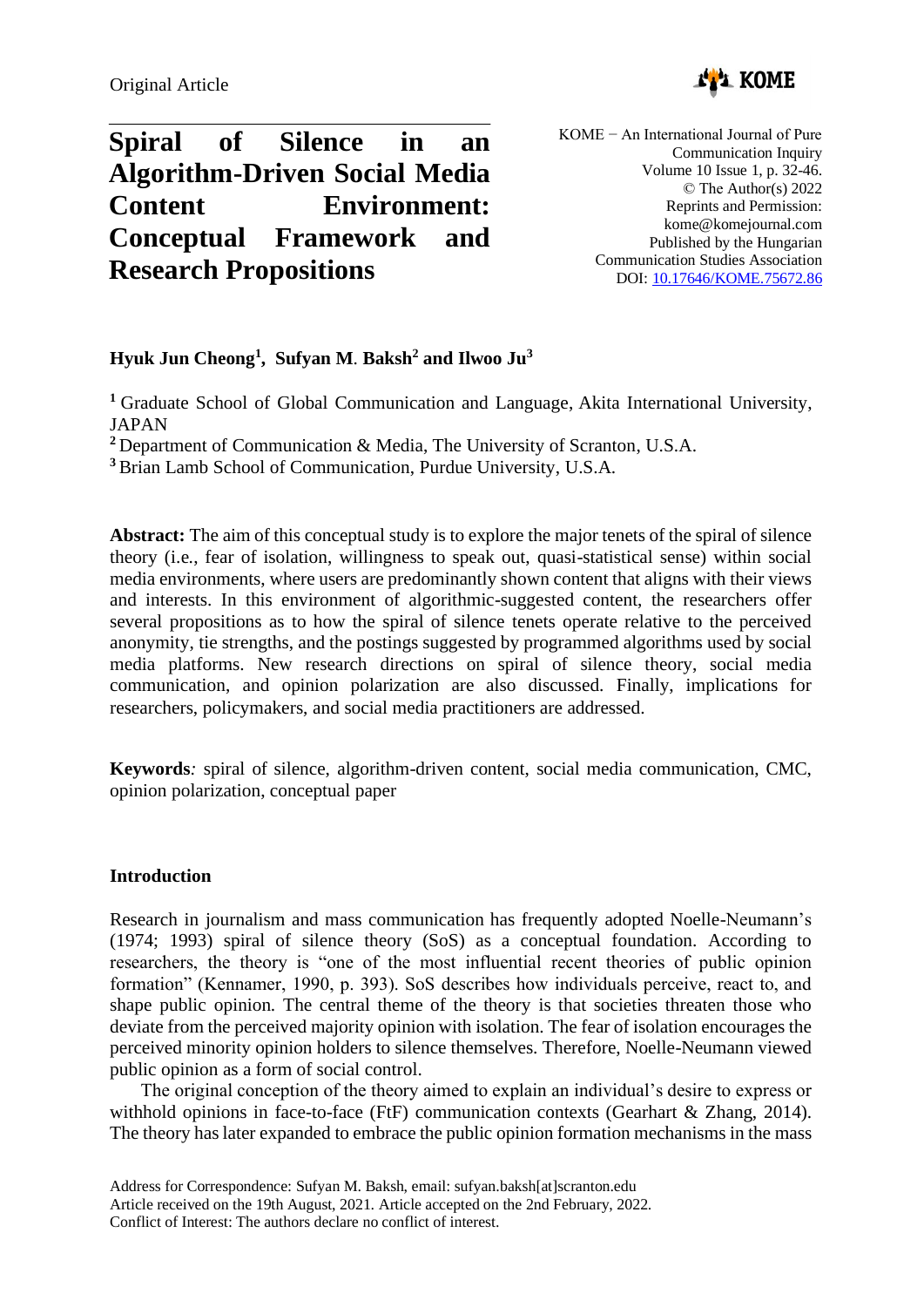media contexts, and research has generally found that the theory also applies to mass media communications, as people use mass media news to monitor the public opinion climate, which influences their fear of social isolation and willingness to speak out (Noelle-Neumann, 1981; 1993). Simply put, the theory suggests that individuals' subjective judgment of whether their views on public issues fall in the majority's opinion exerts considerable influence on fear of isolation and their willingness to speak out.

However, scholars agree that SoS seems to have reached its maturity stage in the context of mass media and suggest the theory needs re-evaluation in the rapidly evolving media environment (Liu & Fahmy, 2011). Many studies have examined SoS in connection with various digital news media platforms. For instance, McDevitt, Kiousis, and Wahl-Jorgensen (2003) conducted the first online spiral of silence study that explored minority opinion holders' communication styles in online chat rooms versus offline face-to-face (FtF) communications. Following this study, several researchers have revisited the spiral of silence in a wider context of computer-mediated communications (e.g., Askay, 2015; Chan, 2018; Chen, 2018; Fox & Holt, 2018; Gearhart & Zhang, 2018; Liu & Fahmy, 2011; Matthes, Knoll, & von Sikorski, 2018; Neubaum & Krämer, 2018; Tsfati, Stroud, & Chotiner, 2014; Yun & Park, 2011).

Many studies conducted in recent years have attempted to test the applicability of SoS to digital platforms, revealing mixed results. Not all researchers share the optimistic view of social media as a public sphere that increases the users' willingness to express an opinion that enhances democracy (Hakobyan, 2020). Social media differ from mass media and FtF communications in connectivity logic, the determining algorithms subject to confirmation bias and pluralistic ignorance, and a news consumption culture (Gearhart & Zhang, 2015). Furthermore, research has shown a decreased usefulness of SoS in the social media context where users may not experience fear of social isolation even when their opinions are against the majority view and vocal minorities may freely express the unpopular view (Chaudhry & Gruzd, 2019). Thus, this questions the explanatory power of SoS in the social media context; therefore, it is important to revisit the major tenets of SoS in this context. Yet, little research has addressed SoS regarding social media algorithms, even though it is generally presumed to affect the formation of public opinion. To this end, the current conceptual study addresses the gap in the literature and sheds new light on SoS in the social media communication algorithm contexts to propose new research directions.

#### **Spiral of Silence theory and algorithmic social media content**

SoS explains the public opinion formation process using three major theoretical tenets: *a quasistatistical sense, fear of isolation, and willingness to speak out.* The theory claims that people conceal their opinions (i.e., *willingness to speak out*) when they perceive that their views on public issues are incongruent with the (perceived) prevailing opinions because they fear social isolation from their communities and social networks that surround them (i.e., *fear of isolation*). In this process, people employ a *quasi-statistical sense* to recognize the opinion climate on public issues, even without accessing polls, or continually gauge the climate relative to public issues through interpersonal and mass media information (Askay, 2015; Noelle-Neumann, 1974; 1993). As a result, most opinions are likely to become increasingly dominant over time, while minority opinions become increasingly silent, the so-called *spiral of silence* (Matthes et al., 2018).

Our current study focuses on how the spiral of silence operates in social media contexts that provide algorithmic content suggestions that differ from FtF and mass media communications. People monitor social media content about public issues and share opinions with others on their social media networks (Chen, 2018; Gearhart & Zhang, 2015). Based on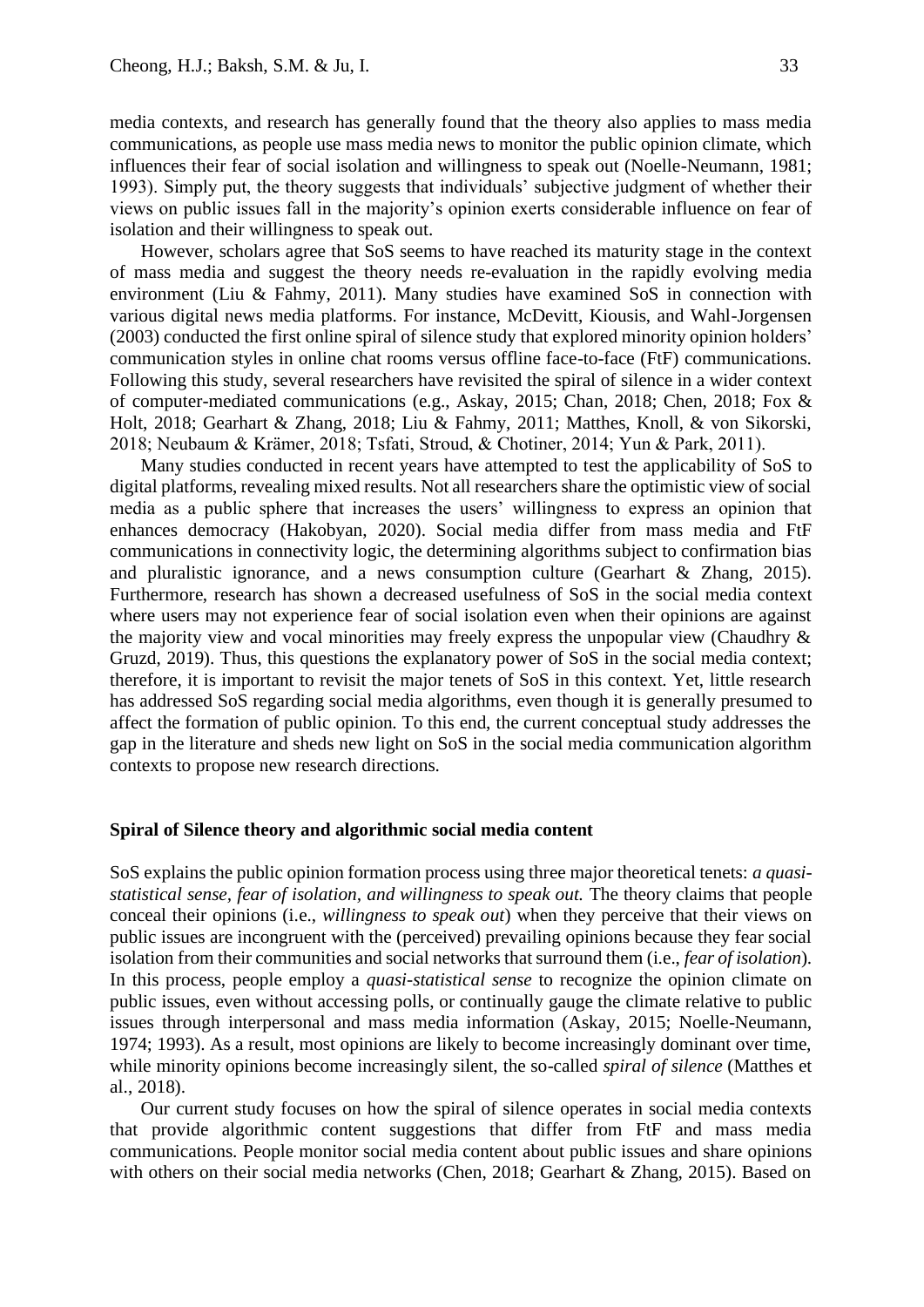the literature on social media SoS, people may be hesitant to voice their opinions when they perceive their views to fall in the minority, and their use of a quasi-statistical sense in speaking out may be critical (Gearhart & Zhang, 2014). Unlike SoS in the mass media context, people's evaluation of the opinion climates will interact with the automated content suggestion mechanisms in a social media environment.

The current study expands the scope of the digital spiral of silence literature by addressing how social media's automated content suggestions lead people to express or withhold their opinions and reinforce their pre-existing opinions beyond their perception of the opinion climates. We applied the major SoS tenets to discuss possible scenarios of public opinionshaping processes. Unlike mass media, social media news is redistributed through automated algorithms, not directly by human gatekeepers, such as journalists or editors (Pariser, 2011). Therefore, algorithmic content suggestions determine the locus of control of news content distribution even if social media users' prior behavioral history (e.g., cookies, browsing footprint) and other personal factors (e.g., interests, interaction with other users) initiate the algorithmic content suggestions. This process may, over time, result in a consistent opinion environment on an individual's social media by continuously echoing her/his opinions based on behavioral tracking (Fox & Holt, 2018). Today, news sources on public issues include mass media and social media's algorithmic content suggestions. The automated system presents similar and relevant content over time because it assumes social media users might be interested in and more likely to read such content. Taken together, a different theoretical lens beyond the scheme used in mass media research is warranted.

To address this timely agenda, we reviewed the spiral of silence research, updated it in the context of social media algorithmic content suggestions, and suggested conceptual propositions to guide future research in journalism and mass communication in relevant fields. The research is organized into several topics. (1) We review relevant digital media literature and summarize the key aspects. (2) We review research on the online spiral of silence within the context of social media. (3) We present several research propositions on *fear of isolation, willingness to speak out,* and *quasi-statistical sense* of SoS. (4) We expand our discussion to address an intriguing public opinion phenomenon, *opinion reinforcement*, by tapping into social media's algorithmic content suggestions relative to the major tenets of SoS.

#### **Social media as sources of news**

Social media refer to "a group of Internet-based applications that build on the ideological and technological foundations of Web 2.0 and that allow the creation and exchange of usergenerated content" (Kaplan & Haenlein, 2010, p. 61). Social media have become mainstream means of social networking, entertaining, content sharing (Godwin, 2008; Kaplan & Haenlein, 2010), and gathering news information (Mitra, 2017). Approximately 68 percent of U.S. adults used social media to get news at least occasionally, and 20 percent frequently used social media to get news in 2018 (Matsa & Shearer, 2018). It is worth noting that social media surpassed print newspapers as a source of news for the first time in 2017 (Shearer, 2018).

Among U.S. adults who obtained news from social media in 2018, 43 percent received the news via Facebook, 21 percent received the news via YouTube, and 12 percent received the news via Twitter (Matsa & Shearer, 2018). Examining social media as a source of public opinion-shaping is critical because the information and knowledge gained from social media platforms influence users' opinions of and attitudes toward social issues.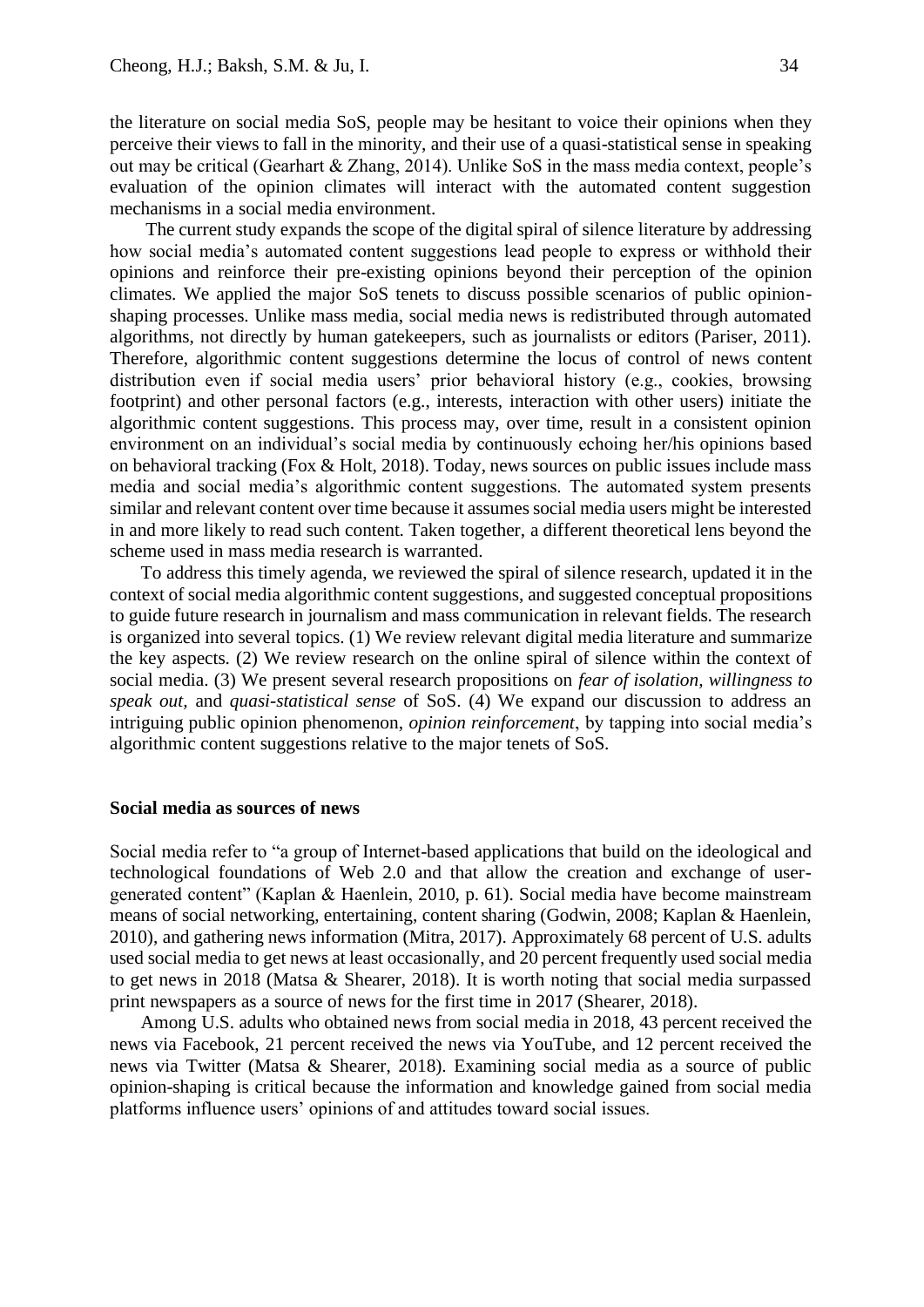#### **Social Media as Computer-Mediated Communication**

Key features of general computer-mediated (digital media, interchangeably) communication should be discussed first to build a useful foundation for exploring social media. Social media fall in the broader digital media category. Specifically, social media communication shares common characteristics with general digital media and differs from FtF communications in several ways (McKenna & Bargh, 2000). First, social interactions give the interacting participants greater control over the timings of interactions (Abrams, 2003; McKenna & Bargh, 2000). Individuals can take as much time as they want to create their messages, and it is up to them to decide the timing of the message posting. Second, message receivers can choose when to interact with the messages delivered via social media. The literature suggests that one of the salient features of digital media communication is that the participants who interact online are more likely to have unbiased or less biased interactions because it is more difficult to identify one's ethnic or racial background (Okdie & Guadagno, 2008).

Third, as with digital media, physical proximity is not a barrier in social media. As long as individuals have mobile devices and Internet connections, they can communicate regardless of geographic placements or constraints (McKenna & Bargh, 2000). The reduced importance of physical proximity allows individuals to build and maintain social networks globally. Overall, 3.48 billion people were active on social media in 2019, accounting for about 45% of the global population (Kemp, 2019). This also explains why social networks, such as Facebook, Twitter, and WhatsApp, have seamless global brand images and provide consistent brand utilities to users and advertisers globally.

Finally, social media provides participants with relatively more anonymous communication environments (McKenna & Bargh, 2000; Qian & Scott, 2007) because people can post on the web using pseudonyms or online usernames. Users can choose the level of anonymity they prefer when creating online profiles or posting on various social networks. Some popular social networking websites, such as Instagram and Twitter, allow users to write postings without revealing their real names. In addition, a significant number of accounts on almost all social media are being created under fake names (Allcott & Gentzkow, 2017; Kelly, 2012).

#### **Social Media and Algorithmic Content Suggestions**

While social media share similarities with general digital media, differences in algorithmic content suggestions are notable. Above all, the manifestation of *fear of isolation* is distinct between social networks with weak ties and those with strong ties. While some level of anonymity may generally reduce fear of isolation and enhance willingness to speak out in the context of weaker ties (e.g., discussion boards or comment pages), social networks with stronger ties will impose social pressure on users, which will enhance fear of isolation and reduce willingness to speak out. This suggests that generalizing the role of anonymity across all social media types may lead to an inaccurate understanding. For instance, the weak tie social media may offer some anonymity, whereas the strong tie social media may show attenuated anonymity and therefore show the spiral of silence pattern similar or stronger compared to that of the traditional mass media because the strong ties are based on social relationships offline that are equivalent to FtF relationships. We believe that the content suggestions based on the weak ties will allow people to express their opinions more freely, while suggestions based on the strong ties will make people hesitant to express their opinions due to fear of isolation.

In addition, the direction of the spiral may change according to content suggestion algorithms, turning in an opposite direction at some point. When people's quasi-statistical sense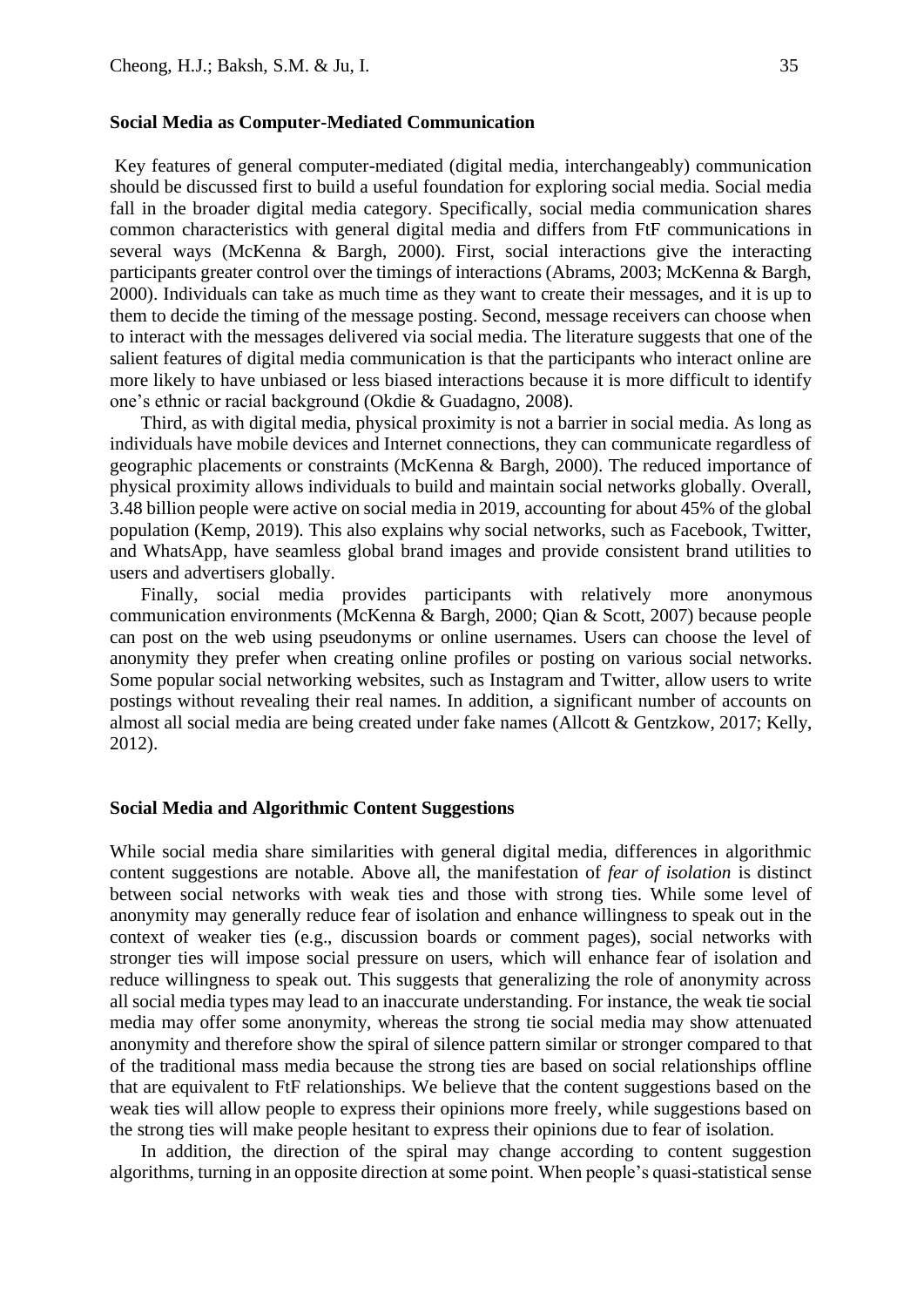of the majority opinion is based on mass media news, such as television and newspapers, the mass audience is more likely to advocate an issue that receives the most media coverage. In contrast, social media's algorithmic content suggestions can intensify a quasi-statistical sense of a minority's opinion based on fewer strong ties rather than many weak ties.

Most social media have similar content suggestion algorithms even if they constantly alter them. The criteria include the level of engagement that page and post have received, the performance of each post among users who have already viewed it, and the frequency with which users interact with the post, among others (Agrawal, 2016). Social media algorithms aim to show users relevant content beyond views and reach. Given this, it is speculated that users are more likely to be exposed to content from strong ties compared to weak ties. Hence, the algorithmic content suggestions will influence people's perception of opinion climates (Woolley & Howard, 2016). This opens a possibility that when an individual's social media contains a minority's opinion from strong ties, the opinion spiral will change the direction. Behavior-based algorithmic content suggestions continuously re-circulate similar and relevant content to a certain group.

#### **Increased Anonymity of Social Media and Its Influences on Fear of Isolation**

Spiral of silence posits that individuals tend to hide perceived minority opinions on various subjects because they fear isolation from their social relationships (Noelle-Neumann, 1974; 1993). Motivation research explains that people fear isolation because they have an intrinsic *need for affiliation*, i.e., one's "need to be with people" (McClelland, 1987). The *need for affiliation* is one of the reasons why people participate in activities like online chatting (Zinkhan, Kwak, Morrison, & Peters, 2003) and building websites (Zinkhan, Conchar, Gupta, & Geissler, 1999)*.* The use of social media enables people to communicate with one another and have a social presence, thereby satisfying their *needs for affiliation, love, and belonging*. People use social media to strengthen and maintain offline social networks and expand their social networks by building new relationships online.

However, research has found that relationships built on the Internet may not be as robust as relationships and friendships built offline, which are often a part of extended social networks (Mesch & Talmud, 2006). Relationships tend to be weaker when one's online social networks consist more of 'translocal' or 'transnational' social networks and less of 'core' social networks (Kraemer, 2014); 'translocal' or 'transnational' online relations can be easily abandoned by deleting social media accounts or blocking online 'friends.'

Social media provide individuals with more anonymous environments to communicate compared to FtF communications (McKenna & Bargh, 2000; Qian & Scott, 2007). Since social ties online are weaker compared to traditional offline social networks (Kraemer, 2014; Mesch & Talmud, 2006), people will be less concerned about the *fear of social isolation* in an online environment compared to the offline contexts (Gearhart & Zhang, 2018; McKenna & Bargh, 2000; Shim & Oh, 2018). Perceptions of anonymity have been correlated with open expression in the online context (Fox & Holt, 2018; Suler, 2004). This suggests that the anonymous nature of social media may reduce fear of isolation and enhance willingness to speak out on public issues. We discuss this in more detail in the following section.

#### **The Reduced Fear of Isolation Online and Willingness to Speak Out**

People are less likely to express their opinions when they believe their views on a public issue are incongruent with the perceived majority's opinions because they fear isolation from their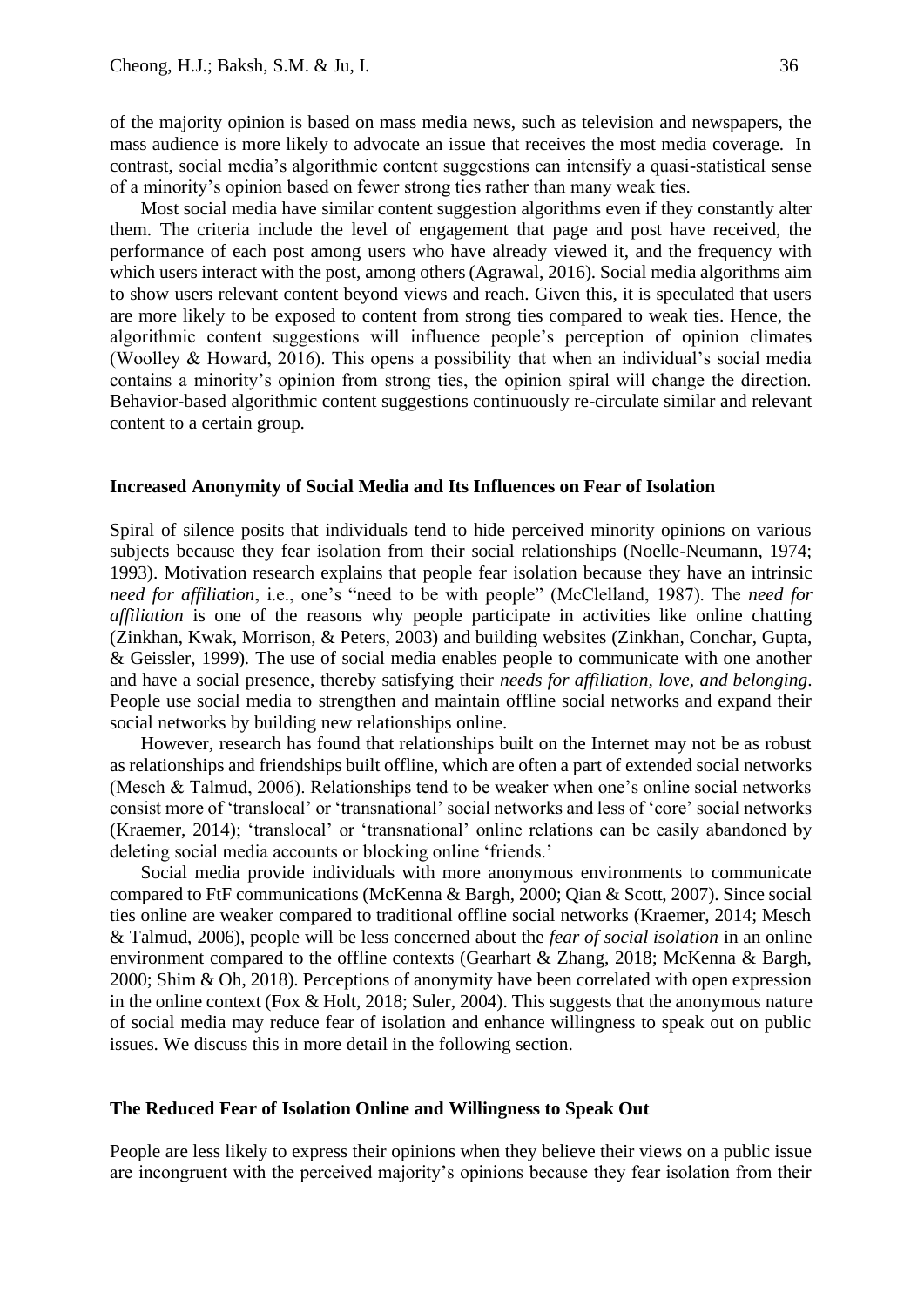communities and social groups (Glynn & Huge, 2014). This SoS tenet posits that the degree of *willingness to speak out* decreases when the *fear of isolation* increases in various digital communication platforms. When individuals hold views on a public issue that are incongruent with the perceived majority opinions, their *willingness to speak out* on that issue decreases (e.g., Askay, 2015; Liu & Fahmy, 2011; McDevitt et al., 2003; Neubaum & Krämer, 2018; Yun & Park, 2011).

Each social media platform may lead the users to experience different levels of *fear of isolation* and exhibit different degrees of *willingness to speak out* (Godwin, 2008; Kaplan & Haenlein, 2010). Each social media platform entails different communication purposes. For example, YouTube allows users to share video content, Wikipedia permits editors to build knowledge collaboratively, and Facebook helps users build and maintain social networks. In addition, users of Novni.com, an application designed to help users release stress by writing on the Web anonymously, may experience very low levels of *fear of isolation* when using the platform due to the inherent anonymity, and thus people may be more *willing to speak out* even when their views reflect those of the minority. On the other hand, users of Facebook may experience relatively higher levels of *fear of isolation* and thus may be less *willing to speak out.* People use Facebook to maintain their offline social networks and post content easily linked to its poster/author (Chan, 2018; Hampton, Goulet, Rainie, & Purcell, 2011). Literature finds that when users of Facebook are exposed to politically incongruent messages on the platform, they are less likely to express their opinions (Kim, 2016). In addition, this reluctance also extends to "click speech," which refers to 'liking,' 'commenting,' or 'sharing' the posts (Pang et al., 2016, p. 898). People may remain silent on some forms of social media, such as YouTube, LinkedIn, and Twitter, because of the lack of anonymity afforded on these platforms. Many sites require users to provide usernames, contact information, and in some cases, profile photographs (Hampton, Shin, & Lu, 2017).

Some social media platforms, like Instagram and Twitter, offer users "verified accounts," making anonymity even more difficult to achieve. The degree of *willingness to speak out* may also differ for synchronous social media (e.g., online chatting, web conferencing). When individuals are engaged in synchronous social media, they are more inclined to censor/moderate their opinions (McDevitt et al., 2003). McDevitt et al. (2003) called this phenomenon 'spiral of moderated opinion expression' and argued that individuals moderate their opinions regardless of their perceived climate of opinions because people tend to 'selflimit' themselves when expressing opinions to avoid offending or hurting others' feelings (Steen-Johnsen & Enjolras, 2016). Interestingly, a 'spiral of moderated opinion expression' was found even when they were informed that they were majority opinion holders (McDevitt et al., 2003). Based on the prior discussion, we developed three propositions. Two propositions pertain to the general social media context in terms of the major constructs of SoS and anonymity, while the third addresses social ties. We believe researchers can choose to operationalize the strength of social ties by either manipulation or measurement:

*P1. As perceived anonymity increases, individuals' perceived fear of isolation on social media decreases.*

*P2. As perceived fear of isolation on social media decreases, individuals' willingness to speak out increases.*

*P3. (a) Perceived anonymity is higher, (b) fear of isolation is greater, and (c) willingness to speak out is lower on social media with strong ties than social media with weak ties.*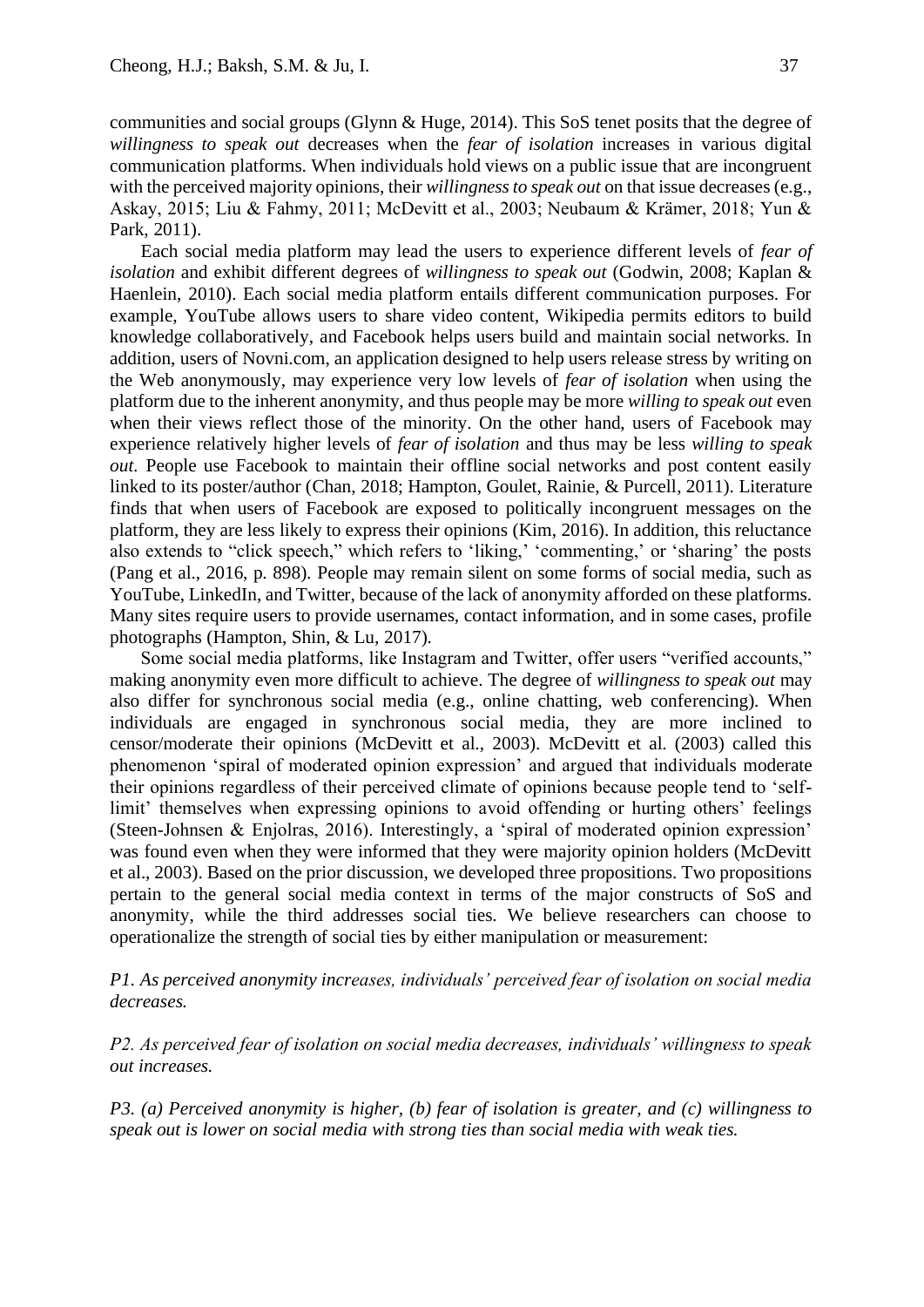#### **Social Media's Suggested Contents and a Quasi-Statistical Sense**

SoS postulates that individuals continually gauge opinion climates in and around their environments to stay informed about public issues. They do so directly by observing others and indirectly by consuming mass media. The theory posits that people have an intrinsic capability of evaluating the prevailing opinions, a so-called *quasi-statistical sense* (Noelle-Neumann, 1974; 1993). However, researchers have questioned whether one's *quasi-statistical sense* can accurately reflect opinion climates in all situations (Abril & Rojas, 2018).

Several studies have identified factors that may influence one's *quasi-statistical sense* (e.g., Fields & Schuman, 1976; Kennamer, 1990; Neuwirth, 2000; Shamir & Shamir, 1997; Taylor, 1982). This stream of research shows that people's quasi-statistical sense could be biased and distorted due to various information sources. First, people tend to value the opinions of their close social groups (such as local communities) rather than distant social groups (Lin & Salwen, 1997; Neuwirth, 2000). Therefore, individuals may not accurately evaluate the majority opinion on public issues. This may be evident when the majority members of smaller social groups exhibit opinions that are different from or contrary to the opinions supported by the majority members of a bigger community.

Second, the "pluralistic ignorance" research notes that one's perceived climate of opinion may not follow the direction of the actual public opinion (Fields & Schuman, 1976; Shamir & Shamir, 1997; Taylor, 1982). The main reason for such discrepancy is that humans are intrinsically not "perfectly adequate information processors" and may be exposed to numerous "error-prone messages from the environment" (Shamir & Shamir, 1997, p. 229). In this process, information that is not representative of the public opinion could deteriorate the biased judgment. Social media that provide information from similar or like-minded networks may exacerbate this biased information processing. This is more observable when only a few members of one's social group express opinions on a given social issue, as chances of pluralistic ignorance (i.e., "erroneous cognitive beliefs shared by two or more individuals about the ideas, feelings, and actions of others," O'Gorman, 1986, p. 333) would be greater (Fields & Schuman, 1976; Tannenbaum, 1966). A situation could occur in which many people assume incorrectly that most others accept a norm, even though they may privately reject it or doubt it.

Third, when news media pay more attention only to some social issues, individuals may perceive the public opinion on a social issue not covered in the media incorrectly because of the lack the opportunities to learn about the opinions of others on that particular social issue (Neuwirth, 2000). Social media users who repeatedly exposed to opinions promoted by the media might adjust their views on a public issue (Goffman, 1974; Scheufele, 1999). When people make decisions, they are likely to use more readily available information rather than search for information using more cumbersome methods (O'Guinn, Allen, Close Scheinbaum, & Semenik, 2018).

Social media use programmed algorithms to show postings with similar content to users with similar interests (Hampton et al., 2017). For example, Facebook displays political information from Facebook "friends" who may have similar perspectives (Bakshy, Messing, & Adamic, 2015), Twitter places relevant tweets in one's feed based on the users' interaction history (Warner, 2018), and YouTube displays videos based on topic relevance, a user's watch history, and channel subscriptions (YouTube Creators, 2017). In sum, social media's algorithmic content suggestions influence a quasi-statistical sense of public opinion climate, unlike the mass media context. Given this, it is worth noting how social media's content redistribution mechanisms reinforce individuals' opinions.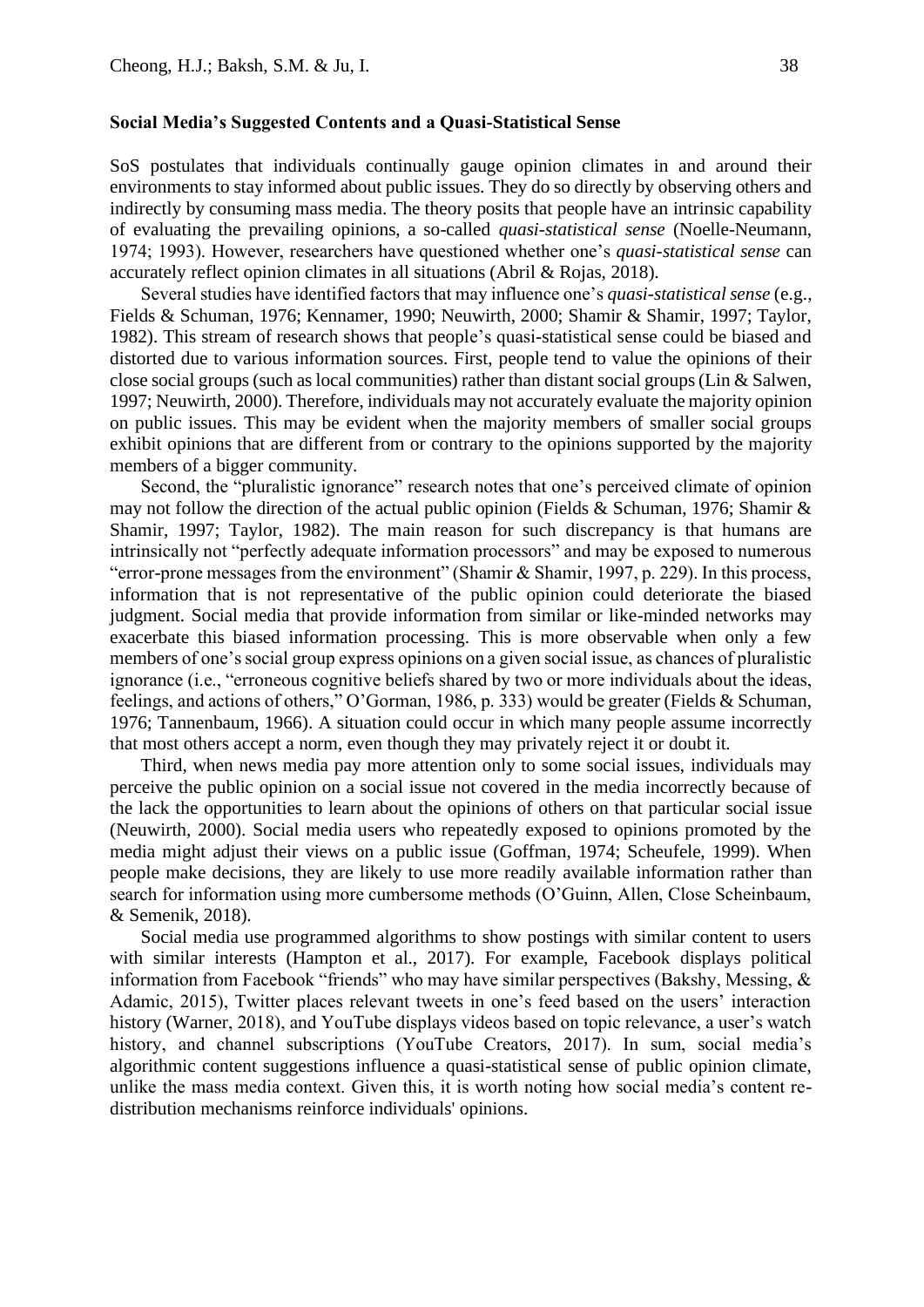#### **Social Media's Algorithmic Content Suggestions and Opinion Reinforcement**

We discussed the major constructs and tenets of SoS in the context of social media, focusing on how the theory applies in the era of algorithmic content suggestion. Social media involve different mechanisms in forming public opinion compared to traditional mass media; therefore, it is important to re-evaluate the major premises of SoS. The social media algorithms suggest relevant content based on users' prior online behavior history and communication with likeminded individuals on their social networks; therefore, the suggested content may reinforce a public opinion.

News searching or sharing may lead to content suggestions that redistribute relevant information to individuals' online social networks (Wang, Hmielowski, Hutchens, & Beam, 2017), reinforcing their existing viewpoints. Researchers have emphasized the value of people's social networks relative to the spiral of silence process (Moy & Hussain, 2014). People exposed to opinions congruent with their views are likely to perceive that their opinions are aligned with those of the majority.

Media theorists claim that people seek information compatible with their own opinions while avoiding or rejecting other opinions (Chaffee & Miyo, 1983). Based on this, the algorithm-based content may reinforce individuals' pre-existing opinions. Social media users may believe that the suggested content reflects the majority's opinion on the public issues, as content automation dictates a quasi-statistical sense of a public opinion climate. A notable aspect of this process is what we coin as *an agent of control* of content exposure. While prior reinforcement theory explains that people selectively and purposefully choose preferred information depending on their pre-existing opinions in the mass media context (Hart et al., 2009), the center of information control has shifted to the automated algorithms on social media. The control agent of content exposure is more external in social media rather than internal.

Given this, opinions may be formed by combining the existing opinions and reinforcing algorithm-based content on social media. Several drivers of this process should be mentioned. First, individuals like to build relations with like-minded people with similar beliefs, values, and worldviews on various social issues (Himelboim, McCreery, & Smith, 2013; Sunstein, 2008). Individuals tend to feel comfortable in "opinion silos" (Hampton et al., 2017). Therefore, information from their social networks may affect their social judgment. Second, it has been assumed that individuals choose to follow partisan media, which deliver information congruent with their stances on social issues (Dvir-Gvirsman, Garrett, & Tsfati, 2018; Tsfati et al., 2014). People try to find information that supports and corresponds with their predisposed ideas to reduce cognitive dissonance (a mental discomfort an individual experiences when having two opposing ideas) and reaffirm their existing predispositions (e.g., Festinger, 1957). They feel comfortable when their current views on a certain issue are congruent with their past views on that issue. According to Samuelson and Zeckhauser (1988), people tend to choose a status quo alternative (i.e., "doing nothing or maintaining one's current or previous decision") when making certain decisions (i.e., *status quo bias*, p. 7). These theoretical premises seem to work today, especially since social media's algorithm-based suggestions are already aligned with their views because they are based on their prior behavioral history. This applies to partisan media as well. Finally, when the subject of the social issue is personally relevant to an individual, that individual may choose a side and consolidate his/her views to benefit his/her self-interests (DiMaggio, Evans, & Bryson, 1996; Hart, Feldman, Leiserowitz, & Maibach, 2015). Compared to the mass media information determined by journalistic gatekeepers, social media information comes from individuals' networks. Such information may be more personally relevant and socially close. The influence of public opinion has shifted from elite journalists to social networks that are more likely to reinforce one's opinion.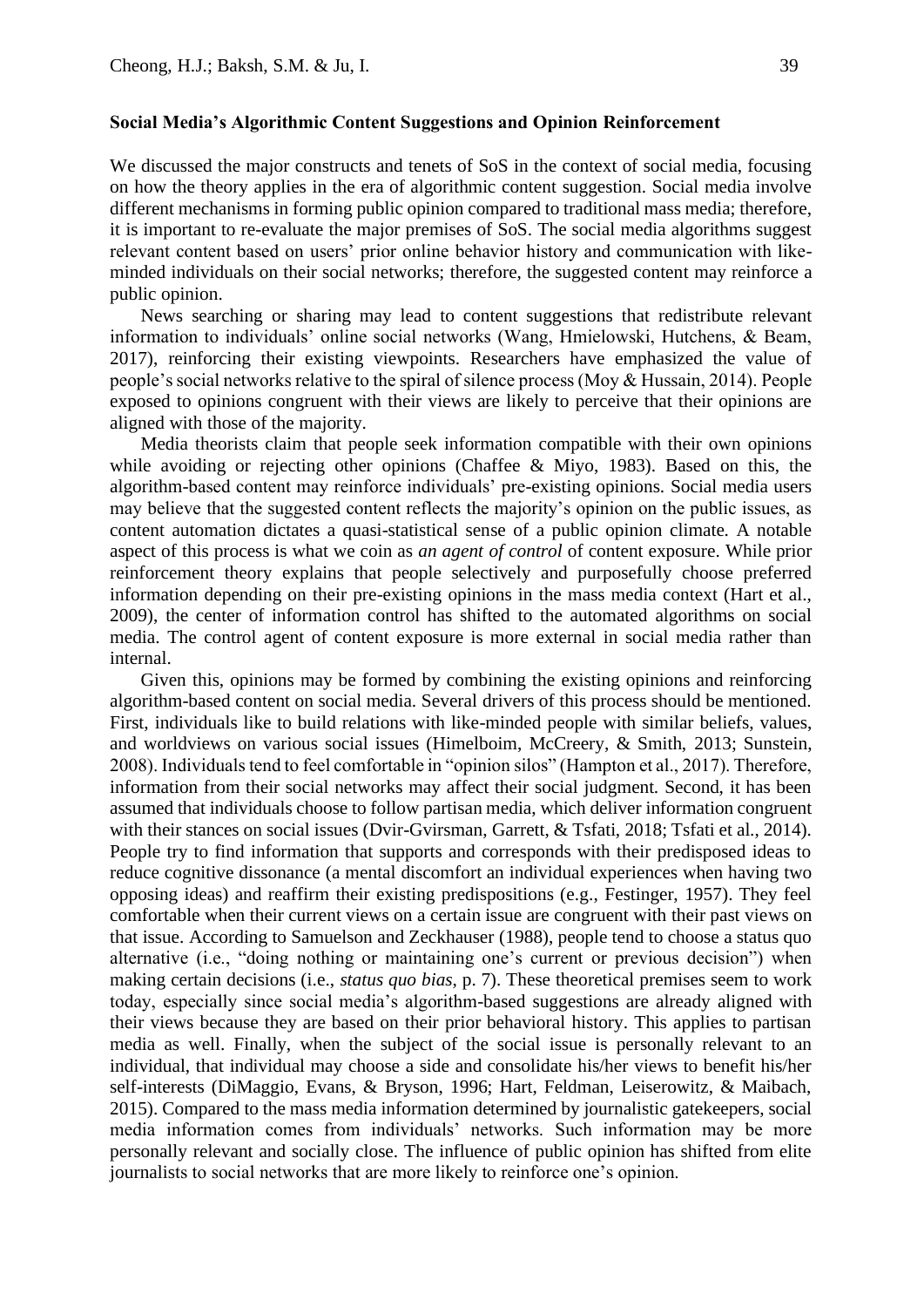According to Sunstein (2006), "if someone agrees with you, … this imposes a lot of pressure on people with inconsistent with the group's consensus" (p. 68). The suggested algorithm-based content on social media may serve as social support. Social media users will look for more information to confirm their views and obtain social approval, a phenomenon called *confirmation bias* (Mercier & Landemore, 2012). While information from different opinion holders is less likely to influence social media users' quasi-statistical sense of the majority's opinion, repeated exposure to social media's suggested content based on prior consumption behavior shapes the users' quasi-statistical sense of the majority opinion. While spiral of silence theory addresses the traditional mass media's social control of public opinion, the new media technology presents diversified media effects through the reinforcement process rather than central social control.

In short, social media play a vital role in fueling and reaffirming opinion reinforcement. Social media platforms use sophisticated algorithms to personalize the experience of users, which leads to opinion reinforcement. For example, Google's personalized search feature and Facebook's algorithms applied to users' news feeds promote preferred content while eliminating less preferred information, further strengthening opinion reinforcement, which is known as the "filter bubble" (Flaxman, Goel, & Rao, 2016; Pariser, 2011). This selective sharing and exposure to one's preferred information among like-minded individuals may overemphasize biased information while downplaying or even rejecting counterarguments (Chan & Fu, 2017). Previous research has found a positive relationship between online reinforcement and the frequency of information shared between like-minded people (Conover et al., 2021; Gruzd & Roy, 2014), called "echo chambers" (Bakshy et al., 2015; Flaxman et al., 2016).

Based on the literature review, it is evident that social media reinforce opinions. Research has found that individuals use social media to validate their predispositions and communicate those opinions with like-minded individuals in their social networks (Tsfati et al., 2014). However, the knowledge of the relationship between social media content suggestions and the degree of opinion reinforcement is limited.

We conceive that reinforcement may occur through the mechanisms of a quasi-statistical sense, fear of isolation, and willingness to speak out. Reproduced algorithm-based content suggestions on social media may lead users to perceive that their opinions on social issues reflect the majority's opinion through a quasi-statistical sense mechanism, which will diminish fear of isolation, as users are selectively exposed to similar opinions through the *filter bubble*. The reduced fear of isolation may increase the users' willingness to speak out on social media. Over time, this circular process reinforces their opinions through the *echo chambers* mechanism. Long-term exposure to supportive content may lead people to hold rigid perspectives. Research shows that supportive information is associated with a biased perception of the opinion climate (Tsfati et al., 2014). People may overestimate social support for their views (Dvir-Gvirsman, 2015). This also suggests that among the like-minded individuals on social media (e.g., strong ties), the homogeneity of public opinion will be stronger than among different groups of people (e.g., weak ties). Based on the literature and our conceptualization, we proposed the following propositions:

*P4. Social media's algorithmic content suggestions enhance users' quasi-statistical sense of their own opinions reflecting the majority's opinions, reduce fear of isolation, and increase willingness to speak out on social media. That is, with the increased use of social media, (a) users increasingly perceive their own opinions as the majority's opinions, (b) perceived fear of isolation decreases, and (c) willingness to speak out on public issues on social media will increase.*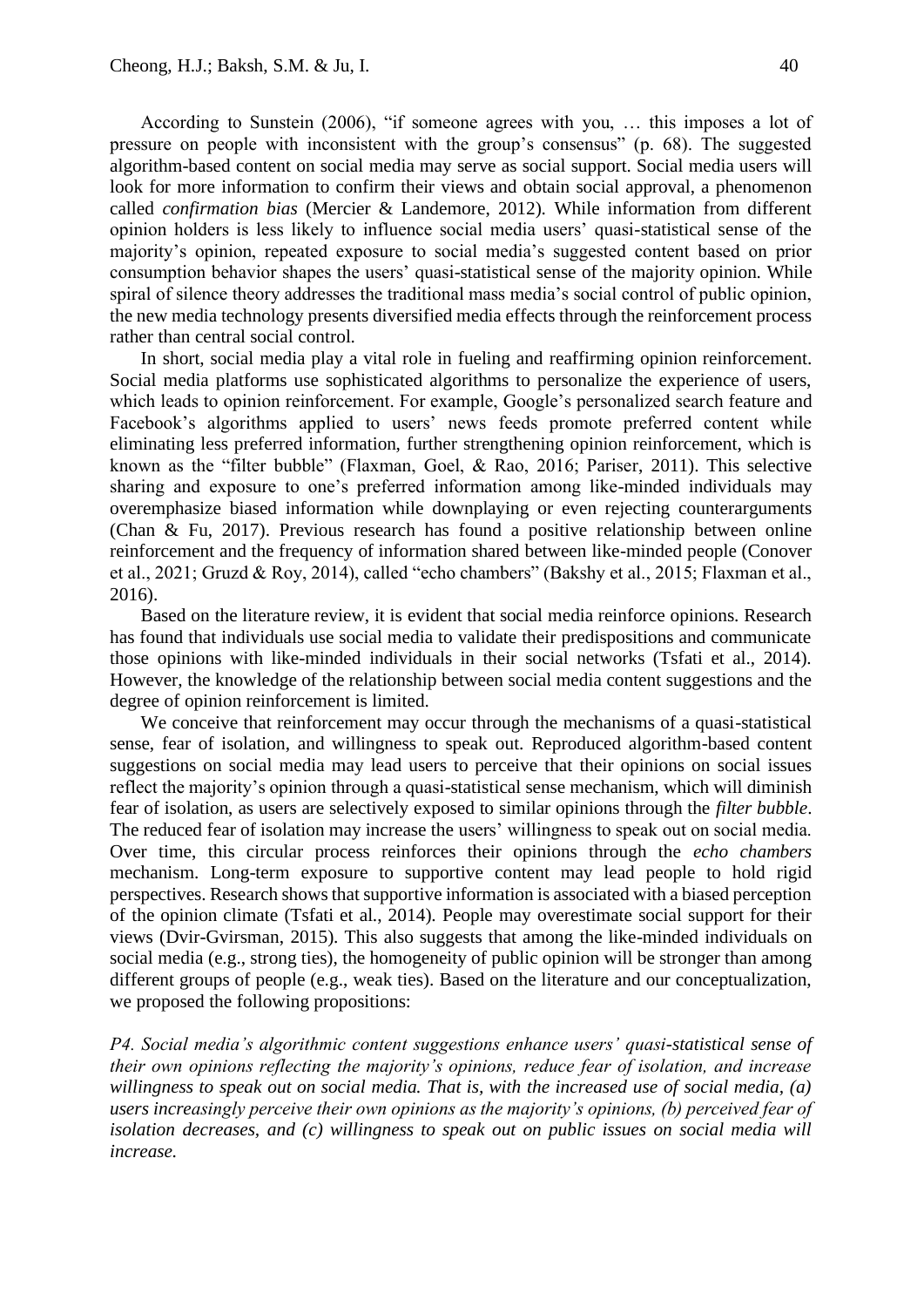#### **Discussion**

The spiral of silence theory is one of the seminal works in journalism and mass communication scholarship. Katz (1983) noted that the theory integrates public opinion theory and mass communication research, two disconnected fields (as cited in Kennamer, 1990, p. 395). The current study re-examined Noelle-Neumann's (1974; 1993) spiral of silence theory in the context of social media. Critics point out that the theory in its original form may have little predictive power in the emerging media landscape (Metzger, 2009). Prior studies on the theory in digital communication contexts have underexplored the algorithmic content suggestion mechanism. This study extends the scope of the spiral of silence theory by re-conceptualizing its major constructs and tenets in relation to social media's algorithmic content suggestions. In addition, we add to the literature by discussing how content automation can result in opinion reinforcement through the SoS constructs.

With the rapid growth of social media, we have witnessed a change in the way people consume and communicate information with each other at a societal level. Social media are omnipresent today, and their effects are undeniable. It is imperative to understand the formation of public opinion on social media as a rising source of news information in the contemporary media environment. Bialik (2018) found that 14 percent of Americans admitted to changing their mind about an issue because of something they saw on social media. The current study is focused on providing conceptual guidance to researchers, policymakers, and practitioners by integrating relevant literature and suggesting new propositions for the major constructs of SoS in the changing media landscape.

Due to the expanding role of social media in everyday lives, culture, and commnication discourse, it is important to re-direct this seemingly strong power for the betterment of society. Social media could use algorithms to provide users with socially uncontrolled information and suggestions. The literature suggests that individuals continually evaluate public opinion on social media because they fear isolation (Neubaum & Krämer, 2017). Combined with the fact that people change their minds based on their exposure to views on social media (Bialik, 2018), reduced *fear of isolation* can encourage more diversified discussions to alleviate opinion control between the majority and minority opinions in society.

However, social media content automation is a double-edged sword. Since algorithmic mechanisms govern the message flow, news media and journalists need to be mindful and present supporting and opposing reactions to their news stories on their social media. Social media content users should also be alert that social media select information to be relevant and engaging based on consumers' prior media use behavior. While it provides tailored content, it could deprive users of an opportunity to consider various opinions in society. The abovementioned propositions provide important directions for future research on one of the most important theories of mediated communication (i.e., SoS), as the theory needs to evolve to account for the emerging and changing media landscape. The amalgamation of human communication with technological advances, like artificial intelligence (AI) and content management algorithms, has created an entirely new field of research in mediated communications. This conceptual paper suggests several important propositions researchers can test empirically. We did not recommend specific approaches to operationalize the major constructs in each proposition, as we believe the tasks cannot be generalized across each research context, purpose, and media platform. We suggest that researchers consider applying the current paper's conceptual propositions to their research. While the conceptual constructs in our paper provide guidance, individual researchers can operationalize these concepts based on their unique research goals.

Additionally, this paper expands the scope of SoS by discussing its relationship with opinion reinforcement in the context of the three major constructs of the theory. Opinion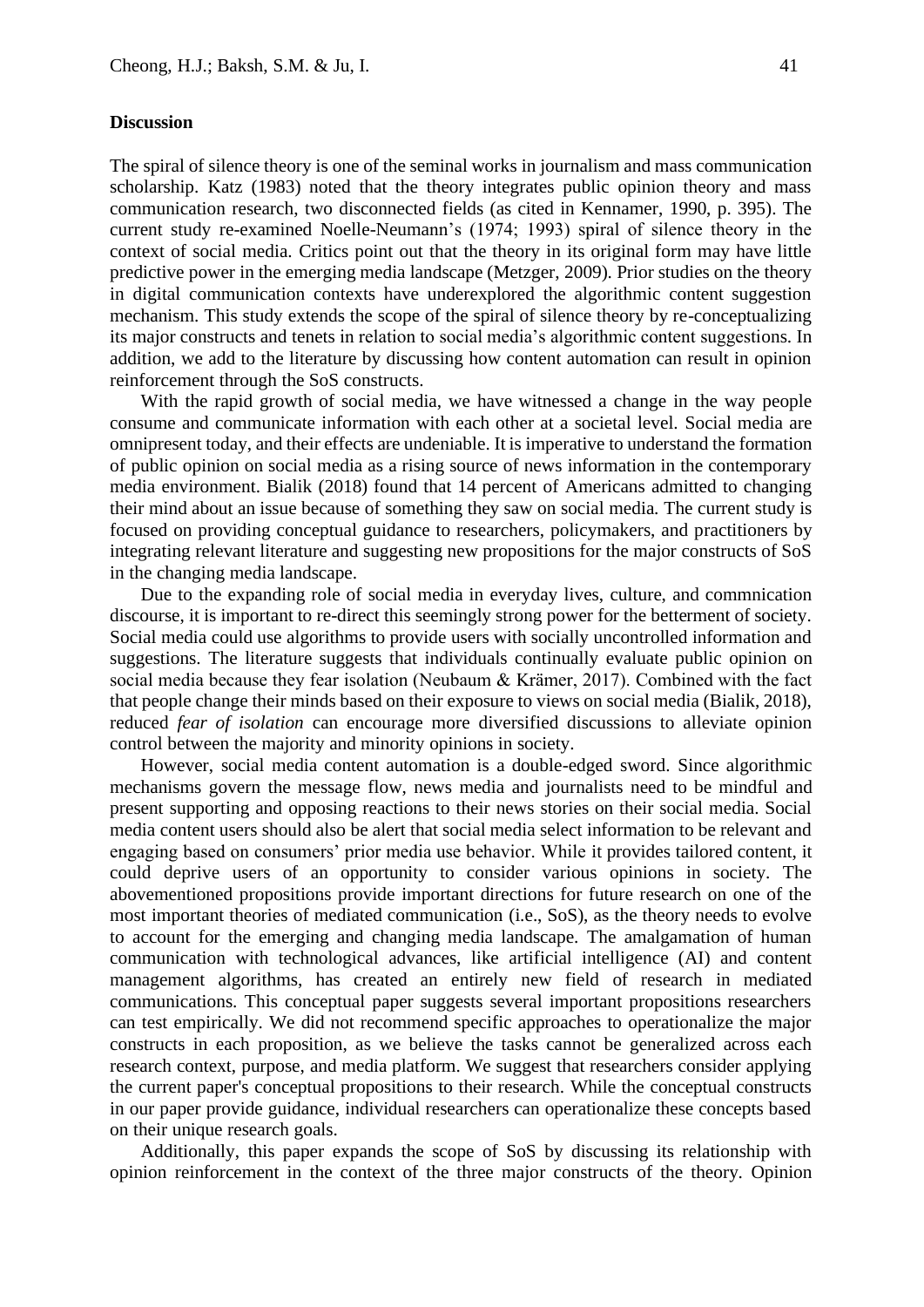reinforcement can be both the predictor and outcome of content automation as users choose content based on their preferences, which fuels the process of relevant content redistribution on social media. However, we do not position opinion reinforcement as an automatic outcome of the spiral of silence. The process of algorithmic content suggestions leads to reinforcement through reduced fear of isolation, increased quasi-statistical sense, and enhanced willingness to speak out. However, we discussed social ties as a potential moderator of the predictions.

Finally, as with other mass media theories, SoS has also been criticized for its lack of explanations of individuals' characteristics and the movement in the spiral over time. Various methodological approaches can address such limitations. Revisiting SoS sheds new light on our understanding of public opinion shaping. More empirical research is warranted to address our and various other intriguing propositions.

#### **References**

- Abrams, Z. I., (2003). The effect of synchronous and asynchronous CMC on oral performance in German, *The Modern Language Journal, 87*(2), 157-167. [CrossRef](https://doi.org/10.1111/1540-4781.00184)
- Abril, E. P., & Rojas, H. (2018). Silencing political opinions: An assessment of the influence of geopolitical contexts in Colombia. *Communication Research*, *45*(1), 55–82. [CrossRef](https://doi.org/10.1177/0093650215616455)
- Agrawal, A. J. (2016). What do social media algorithms mean for you? Retrieved from https://www.forbes.com/sites/ajagrawal/2016/04/20/what-do-social-media-algorithmsmean-for-you/#2c132a0fa515
- Allcott, H., & Gentzkow, M. (2017). Social media and fake news in the 2016 election. *Journal of Economic Perspectives, 31*(2), 211–236. [CrossRef](http://dx.doi.org/10.1257/jep.31.2.211)
- Askay, D. A. (2015). Silence in the crowd: The spiral of silence contributing to the positive bias of opinions in an online review system. *New Media & Society*, *17*(11), 1811–1829. [CrossRef](https://doi.org/10.1177/1461444814535190)
- Bakshy, E., Messing, S., & Adamic, L. A. (2015). Exposure to ideologically diverse news and opinion on Facebook. *Science*, *348*(6239), 1130–1132. [CrossRef](http://dx.doi.org/10.1126/science.aaa1160)
- Bialik, K. (2018). 14% of Americans have changed their mind about an issue because of something they saw on social media. Pew Research Center. Retrieved from https://www.pewresearch.org/fact-tank/2018/08/15/14-of-americans-have-changedtheir-mind-about-an-issue-because-of-something-they-saw-on-social-media/
- Chaffee, S. H., & Miyo, Y. (1983). Selective exposure and the reinforcement hypothesis: An intergenerational panel study of the 1980 presidential campaign. *Communication Research*, *10*(1), 3-36. [CrossRef](https://doi.org/10.1177/009365083010001001)
- Chan, C., & Fu, K. (2017). The relationship between cyberbalkanization and opinion polarization: Time‐series analysis on Facebook pages and opinion polls during the Hong Kong occupy movement and the associated debate on political reform. *Journal of Computer-Mediated Communication*, *22*(5), 266–283. [CrossRef](https://doi.org/10.1111/jcc4.12192)
- Chan, M. (2018). Reluctance to talk about politics in face-to-face and Facebook settings: Examining the impact of fear of isolation, willingness to self-censor, and peer network characteristics. *Mass Communication and Society, 21*(1), 1-23. [CrossRef](https://doi.org/10.1080/15205436.2017.1358819)
- Chaudhry, I., & Gruzd, A. (2019). Expressing and challenging racist discourse on Facebook: How social media weaken the "spiral of silence" theory. *Policy & Internet, 12*(1), 88- 108. [CrossRef](https://doi.org/10.1002/poi3.197)
- Chen, H. (2018). Spiral of silence on social media and the moderating role of disagreement and publicness in the network: Analyzing expressive and withdrawal behaviors. *New Media & Society, 20*(10), 3917-3936. [CrossRef](https://doi.org/10.1177/1461444818763384)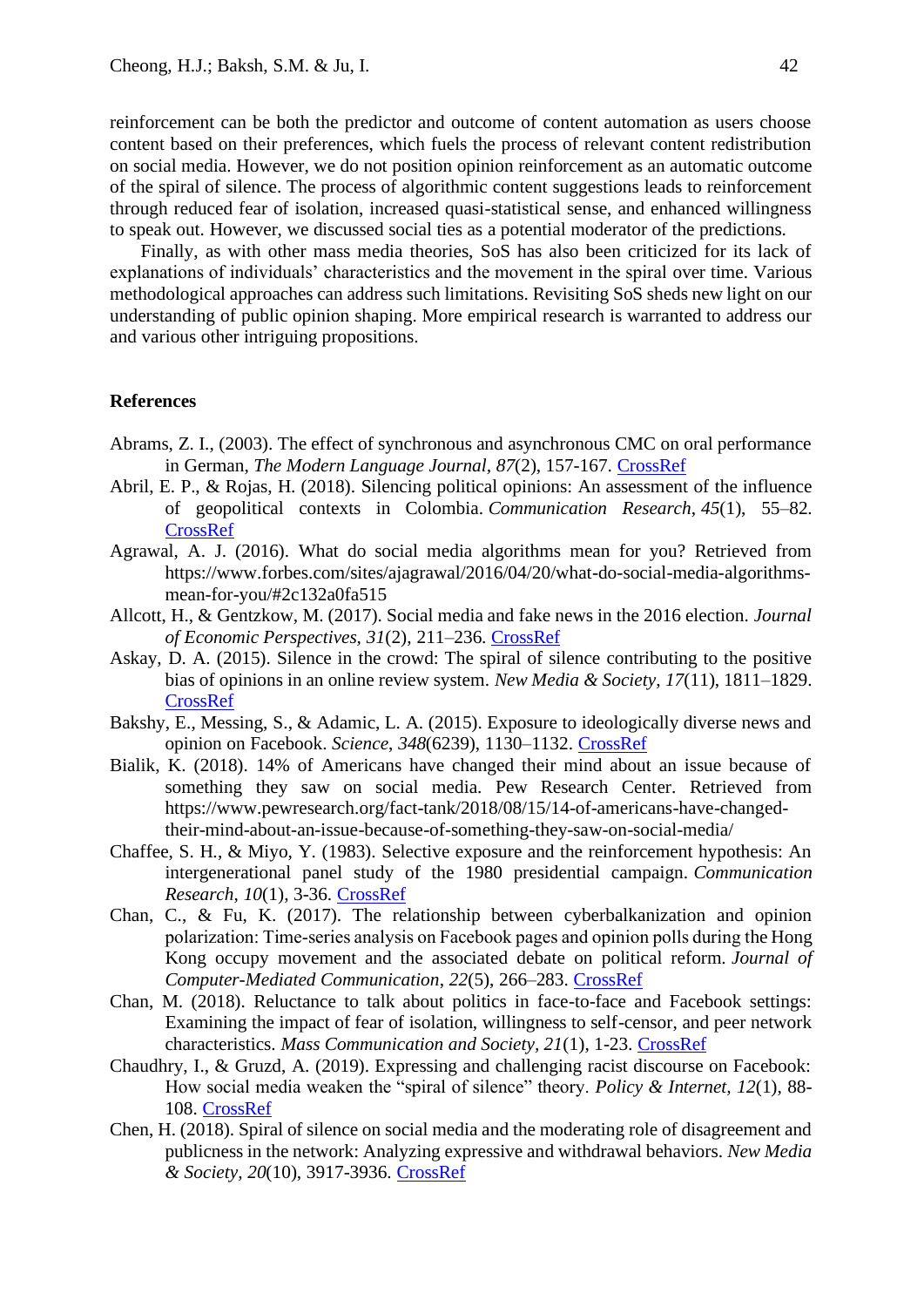- Conover, M., Ratkiewicz, J., Francisco, M., Goncalves, B., Menczer, F., & Flammini, A. (2021). Political Polarization on Twitter. *Proceedings of the International AAAI Conference on Web and Social Media*, *5*(1), 89-96. Retrieved from https://ojs.aaai.org/index.php/ICWSM/article/view/14126
- DiMaggio, P., Evans, J., & Bryson, B. (1996). Have Americans' social attitudes become more polarized? *American Journal of Sociology, 102*(3), 690-755. [CrossRef](https://doi.org/10.1086/230995)
- Dvir-Gvirsman, S. (2015). One-track minds? Cognitive needs, media diet, and overestimation of public support for one's views. *Media Psychology*, *18*(4), 475-498. [CrossRef](https://doi.org/10.1080/15213269.2014.929526)
- Dvir-Gvirsman, S., Garrett, R. K., & Tsfati, Y. (2018). Why do partisan audiences participate? Perceived public opinion as the mediating mechanism. *Communication Research*, *45*(1), 112–136. [CrossRef](https://doi.org/10.1177/0093650215593145)
- Festinger, L. (1957). *A theory of cognitive dissonance.* Evanston, IL: Row & Peterson.
- Fields, J. M., & Schuman, H. (1976). Public beliefs about the beliefs of the public. *The Public Opinion Quarterly, 40*(4), 427-448. [CrossRef](https://doi.org/10.1086/268330)
- Flaxman, S., Goel, S., & Rao, J. M. (2016). Filter bubbles, echo chambers, and online news consumption. *Public Opinion Quarterly*, *80*, 298–320. [CrossRef](https://doi.org/10.1093/poq/nfw006)
- Fox, J., & Holt, L. F. (2018). Fear of isolation and perceived affordances: The spiral of silence on social networking sites regarding police discrimination. *Mass Communication and Society, 21*(5), 533-554. [CrossRef](https://doi.org/10.1080/15205436.2018.1442480)
- Gearhart, S., & Zhang, W. (2014). Gay bullying and online opinion expression: Testing spiral of silence in the social media environment. *Social Science Computer Review, 32*(1), 18- 36. [CrossRef](https://doi.org/10.1177/0894439313504261)
- Gearhart, S., & Zhang, W. (2015). "Was it something I said?" "No, it was something you posted!" A study of the spiral of silence theory in social media contexts. *Cyberpsychology, Behavior, and Social Networking, 18*(4), 208-213. [CrossRef](https://doi.org/110.1089/cyber.2014.0443)
- Gearhart, S., & Zhang, W. (2018). Same spiral, different day? Testing the spiral of silence across issue types. *Communication Research*, *45*(1), 34-54. [CrossRef](https://doi.org/10.1177/0093650215616456)
- Glynn, C. J., & Huge, M. E. (2014). Speaking in spirals. In W. Donsbach, C. T. Salmon, & Y. Tsfati (Ed.), *The spiral of silence: New perspectives on communication and public opinion* (pp. 65–72). New York, NY: Routledge.
- Godwin, B. (2008). Matrix of web 2.0 technology and government [PDF file]. Retrieved from http://www.howto.gov/sites/default/files/documents/Web\_Technology\_Matrix.pdf
- Goffman, E. (1974). *Frame analysis: An essay on the organization of experience*, New York, NY: Harper & Row.
- Gruzd, A., & Roy, J. (2014). Investigating political polarization on Twitter: A Canadian perspective. *Policy & Internet*, 6(1), 28-45. [CrossRef](https://doi.org/10.1002/1944-2866.POI354)
- Hakobyan, A. (2020). Digitalization of communication and the spiral of silence theory. *Wisdom, 14*(1), 19-30. [CrossRef](https://doi.org/10.24234/wisdom.v14i1.312)
- Hampton, K. N., Goulet, L., Rainie, L., & Purcell, K. (2011). Social networking sites and our lives. Pew Research Center Internet & Technology. Retrieved from https://www.pewinternet.org/2011/06/16/social-networking-sites-and-our-lives/
- Hampton, K. N., Shin, I., & Lu, W. (2017). Social media and political discussion: when online presence silences offline conversation. *Information, Communication & Society*, *20*(7), 1090–1107. [CrossRef](https://doi.org/10.1080/1369118X.2016.1218526)
- Hart, P. S, Feldman, L., Leiserowitz, A., & Maibach, E. (2015). Extending the impacts of hostile media perceptions: Influences on discussion and opinion polarization in the context of climate change. *Science Communication*, *37*(4), 506–532. [CrossRef](https://doi.org/10.1177/1075547015592067)
- Hart, W., Albarracín, D., Eagly, A. H., Brechan, I., Lindberg, M. J., & Merrill, L. (2009). Feeling validated versus being correct: A meta-analysis of selective exposure to information. *Psychological Bulletin*, *135*(4), 555-588. [CrossRef](https://doi.org/10.1037/a0015701)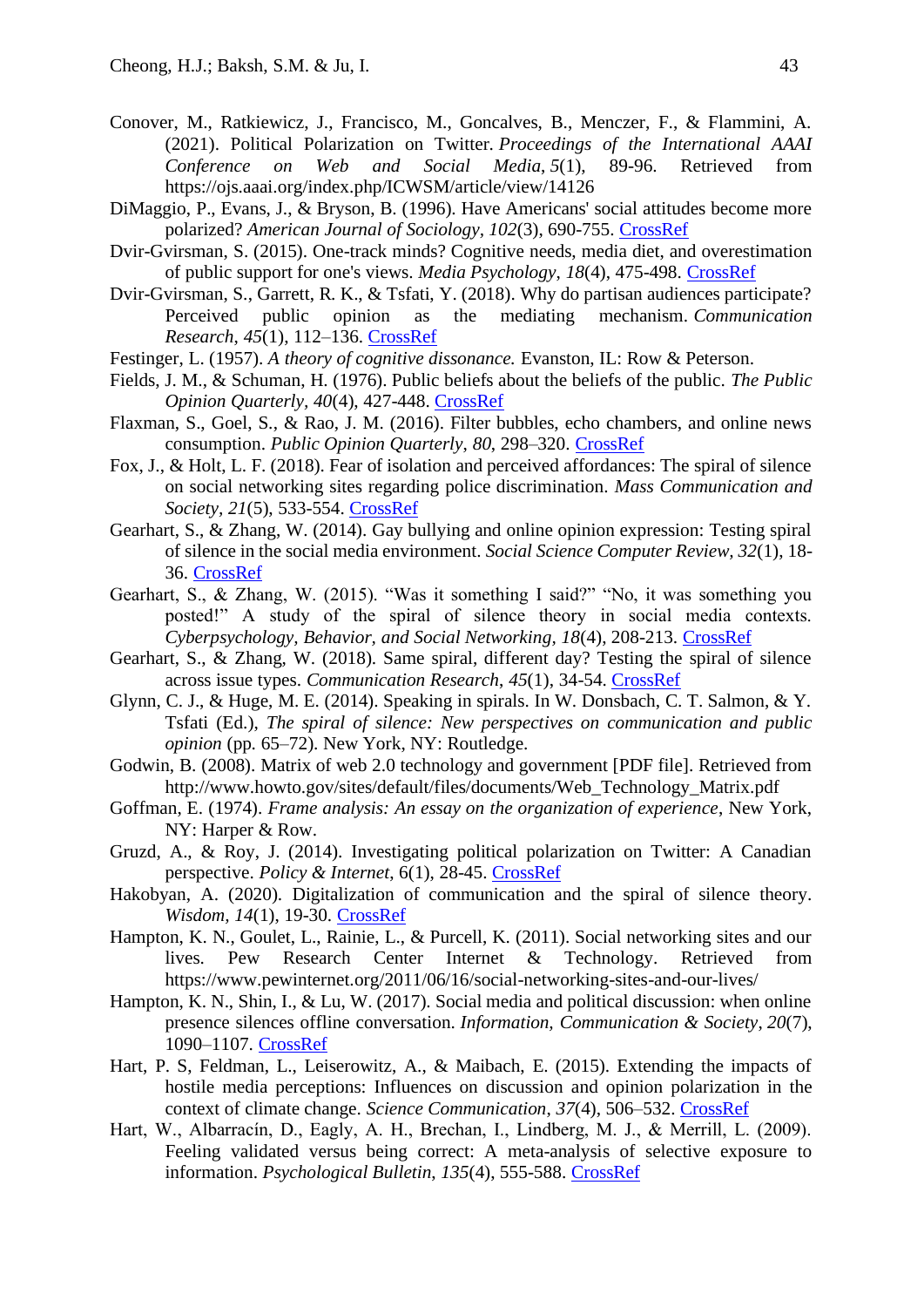- Himelboim, I., McCreery, S., & Smith, M. (2013). Birds of a feather tweet together: Integrating network and content analyses to examine cross-ideology exposure on Twitter. *Journal of Computer-Mediated Communication*, *18*(2), 154–174. [CrossRef](https://doi.org/10.1111/jcc4.12001)
- Kaplan, A. M., & Haenlein, M. (2010). Users of the world, unite! The challenges and opportunities of social media. *Business Horizons*, *53*(1), 59–68. [CrossRef](https://doi.org/10.1016/j.bushor.2009.09.003)
- Katz, E. (1983). Publicity and pluralistic ignorance: Note on the "spiral of silence." In E. Wartella, C. D. Whitney, & S. Windahl (Eds.), *Mass Communication Review Yearbook* (pp. 89-100). Beverly Hills, CA: Sage.
- Kelly, H. (2012). 83 million Facebook accounts are fakes and dupes. CNN. Retrieved from https://www.cnn.com/2012/08/02/tech/social-media/facebook-fakeaccounts/index.html
- Kemp, S. (2019). Digital 2019. Received from https://wearesocial.com/blog/2019/01/digital-2019-global-internet-use-accelerates
- Kennamer, J. D. (1990). Self-serving biases in perceiving the opinions of others: Implications for the spiral of silence. *Communication Research*, *17*(3), 393–404. [CrossRef](https://doi.org/10.1177/009365090017003006)
- Kim, M. (2016). Facebook's spiral of silence and participation: The role of political expression on Facebook and partisan strength in political participation. *Cyberpsychology, Behavior, and Social Networking, 19*(12), 696-702. [CrossRef](https://doi.org/10.1089/cyber.2016.0137)
- Kraemer, J. (2014). Friend or freund: Social media and transnational connections in Berlin. *Human-Computer Interaction, 29*(1), 53-77. [CrossRef](https://doi.org/10.1080/07370024.2013.823821)
- Lin, C. A., & Salwen, M. B. (1997). Predicting the spiral of silence on a controversial public issue. *Howard Journal of Communications*, *8*(1), 129–141. [CrossRef](https://doi.org/10.1080/10646179709361747)
- Liu, X., & Fahmy, S. (2011). Exploring the spiral of silence in the virtual world: individuals' willingness to express personal opinions in online versus offline settings. *Journal of Media and Communication Studies, 3*(2), 45–57. [CrossRef](https://doi.org/10.5897/JMCS.9000031)
- Matsa, K. E., & Shearer, E. (2018). News use across social media platforms 2018. Pew Research Center Journalism & Media. Retrieved from https://www.journalism.org/2018/09/10/news-use-across-social-media-platforms-2018/
- Matthes, J., Knoll, J., & von Sikorski, C. (2018). The "spiral of silence" revisited: A metaanalysis on the relationship between perceptions of opinion support and political opinion expression. *Communication Research*, *45*(1), 3–33. [CrossRef](https://doi.org/10.1177/0093650217745429)
- McClelland, D. (1987). *Human motivation*. New York, NY: Cambridge University Press.
- McDevitt, M., Kiousis, S., & Wahl-Jorgensen, K. (2003). Spiral of moderation: Opinion expression in computer-mediated discussion. *International Journal of Public Opinion Research*, *15*(4), 454–470. [CrossRef](https://doi.org/10.1093/ijpor/15.4.454)
- McKenna, K. Y. A., & Bargh, J. A. (2000). Plan 9 from cyberspace: The implications of the internet for personality and social psychology. *Personality & Social Psychology Review (Lawrence Erlbaum Associates)*, *4*(1), 57–75. [CrossRef](https://doi.org/10.1207/S15327957PSPR0401_6)
- Mercier, H., & Landemore, H. (2012). Reasoning is for arguing: Understanding the successes and failures of deliberation. *Political Psychology*, *33*(2), 243–258. [CrossRef](https://doi.org/10.1111/j.1467-9221.2012.00873.x)
- Mesch, G., & Talmud, I. (2006). The quality of online and offline relationships: The role of multiplexity and duration of social relationships. *Information Society*, *22*(3), 137–148. [CrossRef](https://doi.org/10.1080/01972240600677805)
- Metzger, M. (2009). Media effects in the era of Internet communication. In R. Nabi & M. B. Oliver (Eds.), *The SAGE handbook of media process and effects* (pp. 561- 576). Thousand Oaks, CA: Sage.
- Mitra, T. (2017). *Understanding social media credibility* (Unpublished doctoral dissertation). Georgia Institute of Technology, Atlanta, GA.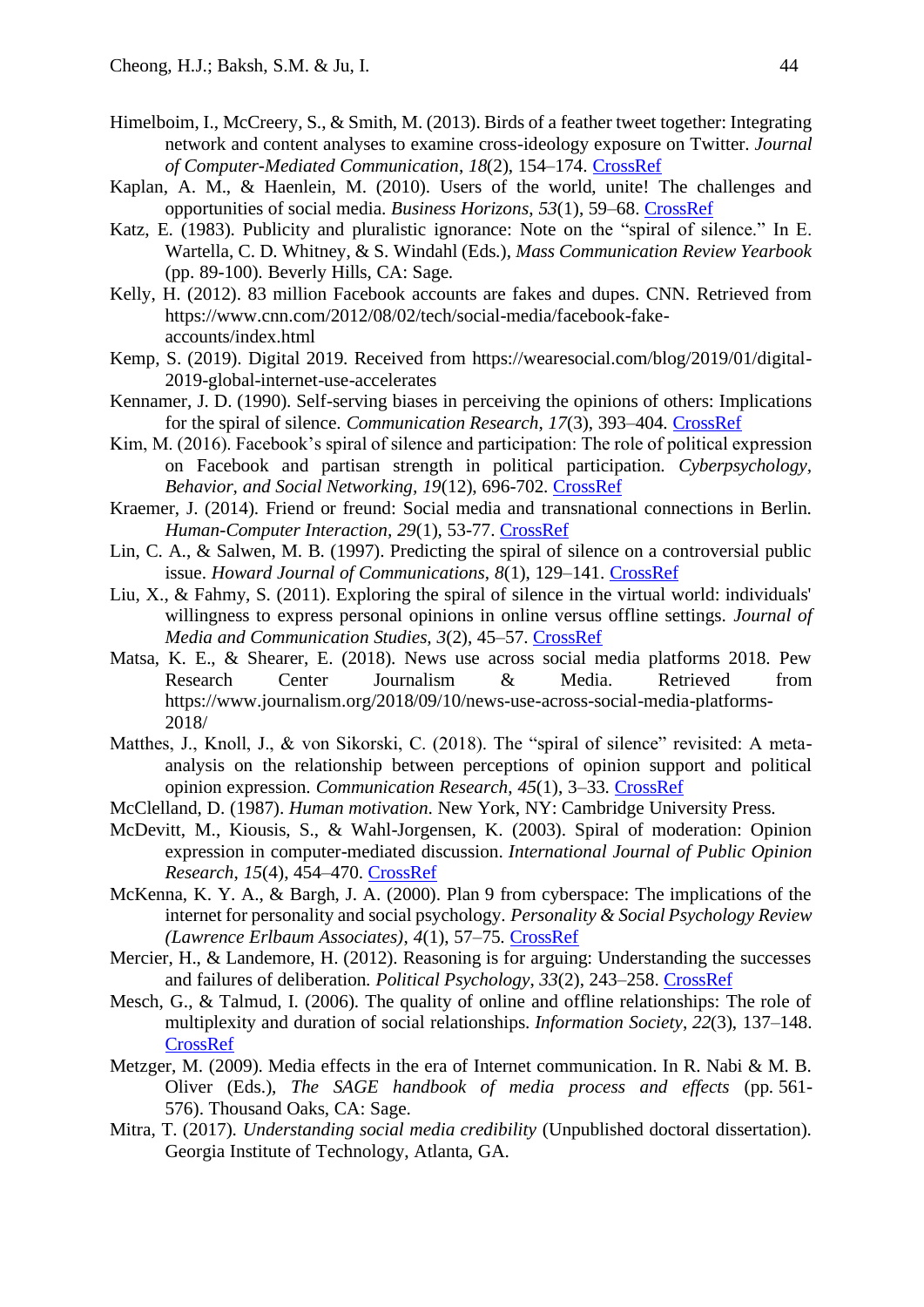- Moy, P., & Hussain, M. M. (2014). Media and public opinion in a fragmented society. In *The spiral of silence* (pp. 108-116). Routledge.
- Neubaum, G., & Krämer, N. C. (2017). Monitoring the opinion of the crowd: Psychological mechanisms underlying public opinion perceptions on social media. *Media Psychology*, *20*(3), 502–531. [CrossRef](https://doi.org/10.1080/15213269.2016.1211539)
- Neubaum, G., & Krämer, N. C. (2018). What do we fear? Expected sanctions for expressing minority opinions in offline and online communication. *Communication Research*, *45*(2), 139–164. [CrossRef](https://doi.org/10.1177/0093650215623837)
- Neuwirth, K. (2000). Testing the spiral of silence model: The case of Mexico. *International Journal of Public Opinion Research*, *12*(2), 138-159. DOI:10.1093/IJPOR/12.2.138
- Noelle-Neumann, E. (1974). The spiral of silence: A theory of public opinion. *Journal of Communication, 24*(2), 43-51. [CrossRef](https://doi.org/10.1111/j.1460-2466.1974.tb00367.x)
- Noelle-Neumann, E. (1981). Mass media and social change in developed societies. *Mass media and social change. Beverly Hills: Sage*.
- Noelle-Neumann, E. (1993). *The spiral of silence: Public opinion our social skin* (2nd ed.)*.*  Chicago, IL: The University of Chicago Press.
- O'Gorman, H. J. (1986). The discovery of pluralistic ignorance: An ironic lesson. *Journal of the History of the Behavioral Sciences*, *22*(4), 333-347. [CrossRef](https://doi.org/10.1002/1520-6696(198610)22:4%3c333::AID-JHBS2300220405%3e3.0.CO;2-X)
- O'Guinn, T., Allen, C., Close Scheinbaum, A., & Semenik, R. J. (2018). *Advertising and Integrated Brand Promotion* (8th ed.). Nashville, TN: South-Western College Pub.
- Okdie, B. M., & Guadagno, R. E. (2008). Social influence and computer mediated communication. In S. Kelsey & K. St. Amant (Eds.), *Handbook of Research on Computer Mediated Communication* (pp. 477-491). New York, NY: Information Science Reference.
- Pang, N., Ho, S. S., Zhang, A. M. R., Ko, J. S. W., Low, W. X., & Tan, K. S. Y. (2016). Can spiral of silence and civility predict click speech on Facebook? *Computers in Human Behavior, 64*, 898-905. [CrossRef](https://doi.org/10.1016/j.chb.2016.07.066)
- Pariser, E. (2011). *The filter bubble: How the new personalized web is changing what we read and how we think*. New York: Penguin Press.
- Qian, H., & Scott, C. R. (2007). Anonymity and self-disclosure on weblogs. *Journal of Computer-Mediated Communication*, *12*(4), 1428–1451. [CrossRef](https://doi.org/10.1111/j.1083-6101.2007.00380.x)
- Samuelson, W., & R. Zeckhauser. (1988). Status quo bias in decision making. *Journal of Risk & Uncertainty*, *1*(1), 7–59. https://doi.org/10.1007/BF00055564
- Scheufele, D. A. (1999). Framing as a theory of media effects. *Journal of Communication*, *49*(1), 103. [CrossRef](https://doi.org/10.1111/j.1460-2466.1999.tb02784.x)
- Shamir, J., & Shamir, M. (1997). Pluralistic ignorance across issues and over time: Information cues and biases. *Public Opinion Quarterly*, *61*(2), 227–260. [CrossRef](https://doi.org/10.1086/297794)
- Shearer, E. (2018). Social media outpaces print newspapers in the U.S. as a news source. Pew Research Center. Retrieved from https://www.pewresearch.org/facttank/2018/12/10/social-media-outpaces-print-newspapers-in-the-u-s-as-a-newssource/
- Shim, K., & Oh, S.-K. (Klive). (2018). Who creates the bandwagon? The dynamics of fear of isolation, opinion congruency and anonymity-preference on social media in the 2017 South Korean presidential election. *Computers in Human Behavior*, *86*, 181–189. [CrossRef](https://doi.org/10.1016/j.chb.2018.04.012)
- Steen-Johnsen, K., & Enjolras, B. (2016). The fear of offending: Social norms and freedom of expression. *Society*, *53*(4), 352–362. [CrossRef](https://doi.org/10.1007/s12115-016-0044-2)
- Suler, J. (2004). The online disinhibition effect. *Cyberpsychology & behavior*, *7*(3), 321-326. [CrossRef](https://doi.org/10.1089/1094931041291295)